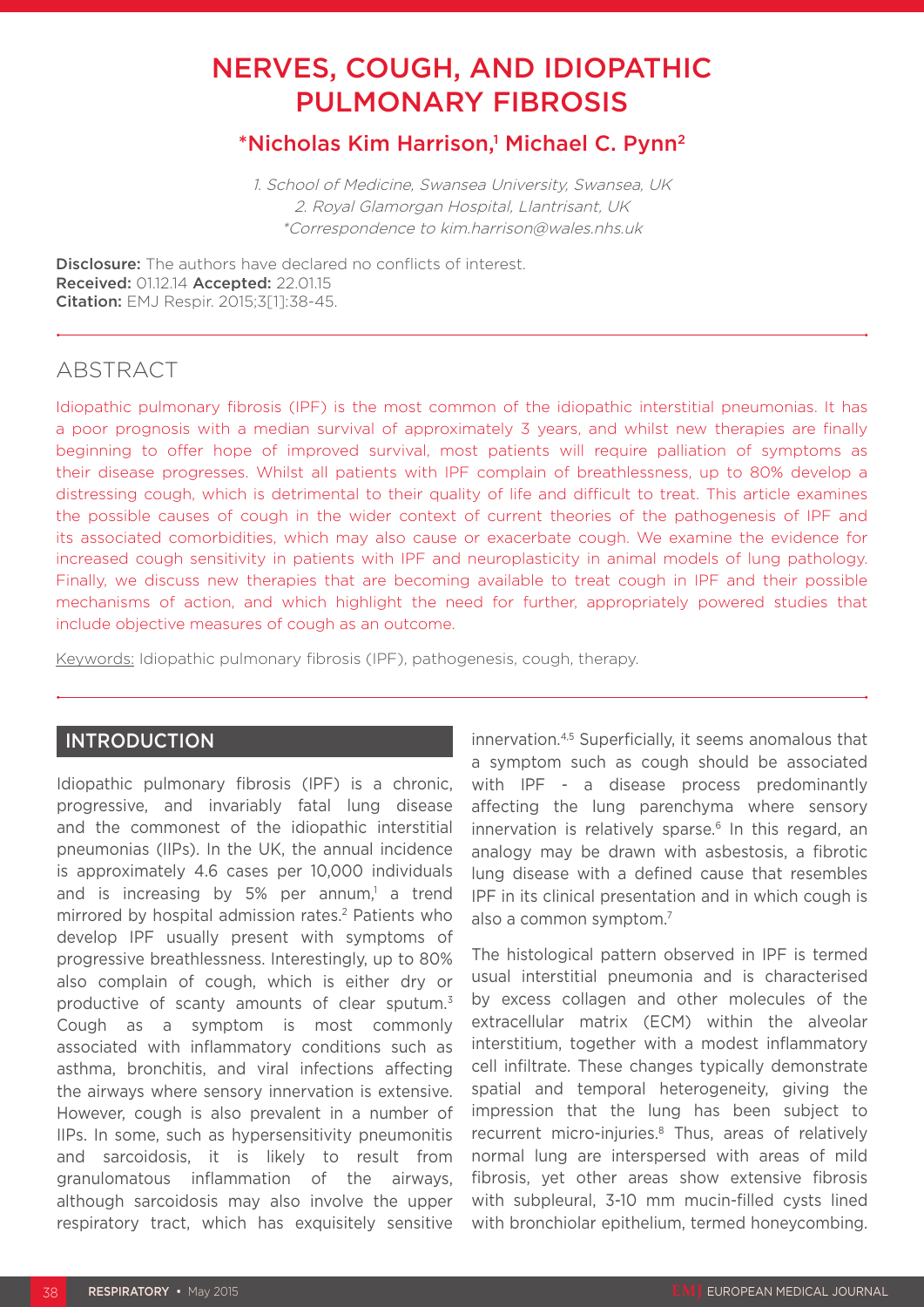The latter, which can be demonstrated using computed tomography (CT) scanning of the thorax, is typically worse at the posterior lung bases and spreads medially and cephalad as the disease progresses (Figure 1). Extensive disease is also characterised by subepithelial knots of mesenchymal cells and matrix situated at the interface between normal and fibrotic lung termed 'fibroblastic foci'.8 This article will concentrate on what is known about cough in the context of current theories on the pathogenesis of IPF.

# THEORIES ON THE PATHOGENESIS OF IPF

The precise pathogenesis of IPF remains unclear but an increasing body of evidence suggests that it arises as a result of recurrent micro-injury to alveolar epithelial cells (AECs). It is known that injured AECs release mediators including plateletderived growth factor and transforming growth factor-beta (TGF-β), which stimulate interstitial fibroblasts to proliferate into myofibroblasts and secrete ECM. Furthermore, these myofibroblasts themselves secrete TGF-β, which has a number of effects. Firstly, it causes apoptotic cell death of AECs, thereby perpetuating a process of aberrant wound healing. In addition, it can initiate epithelial—mesenchymal cell transition (EMT), whereby epithelial cells de-differentiate and take on characteristics of mesenchymal cells.



#### Figure 1: Computed tomography scan of the thorax of a patient with idiopathic pulmonary fibrosis. There is extensive, sub-pleural honeycomb shadowing at both lung bases and traction

Myofibroblasts are also capable of secreting tissue inhibitors of metalloproteases, which have the profibrotic effect of impairing matrix degradation. Thus, TGF-β is a key mediator in the crosstalk between epithelial cells and the mesenchymal cells responsible for matrix deposition and fibrosis of alveolar walls. For a more detailed review of these mechanisms see publications by Kage and Borok,<sup>9</sup> and Fernandez and Eickelberg.<sup>10</sup>

Genetic susceptibility is also thought to play a role in the pathogenesis of IPF, and mutations in genes encoding the surfactant proteins C and A2 as well as those maintaining telomere length are now known to be associated with IPF.<sup>11-13</sup> Familial IPF, defined as disease occurring in two or more family members, is estimated to account for 3.5% of cases.14 More recently, a common polymorphism in the promoter for the gene *MUC5B,* encoding the mucin 5B which is important in innate immune defence, has been noted to have a high prevalence in familial  $(34%)$  and sporadic  $(38%)$  IPF.<sup>15</sup> This is one of very few examples of a common variant with a very large genetic effect, since each copy of the mutant allele confers a 1.6 to 8.3-fold increase in the risk of developing IPF. Interestingly, the presence of this polymorphism, whilst associated with increased risk of developing the disease in a dose-dependent manner,<sup>11</sup> also confers improved survival.<sup>16</sup> Genetic variants in the *TOLLIP* gene, a regulator of the pattern recognition Toll-like receptors and the TGF-β Type 1 receptor, located on the same genetic locus as the *MUC5B* gene, may also be associated with IPF.<sup>17</sup>

The increasing evidence that susceptibility to IPF involves genes important in innate immunity has given new momentum to the theory that infectious agents in the lower respiratory tract (LRT) may contribute to the initiation or progression of IPF. Recently, the polymerase chain reaction has been applied to define the respiratory microbial flora and their genes, the 'microbiome' of IPF, and differences in the quantity and relative abundance of bacteria, specifically *Haemophilus, Neisseria, Streptococcus,* and *Veillonella,* have been observed.18 There is also evidence that this greater bacterial burden is associated with rapidly progressive disease.19

A completely different hypothesis that attempts to link the histopathological features of IPF with recurrent stretch injury, caused by tractional forces on the lung parenchyma exerted by the pressure changes during breathing, was recently suggested

bronchiectasis (arrow).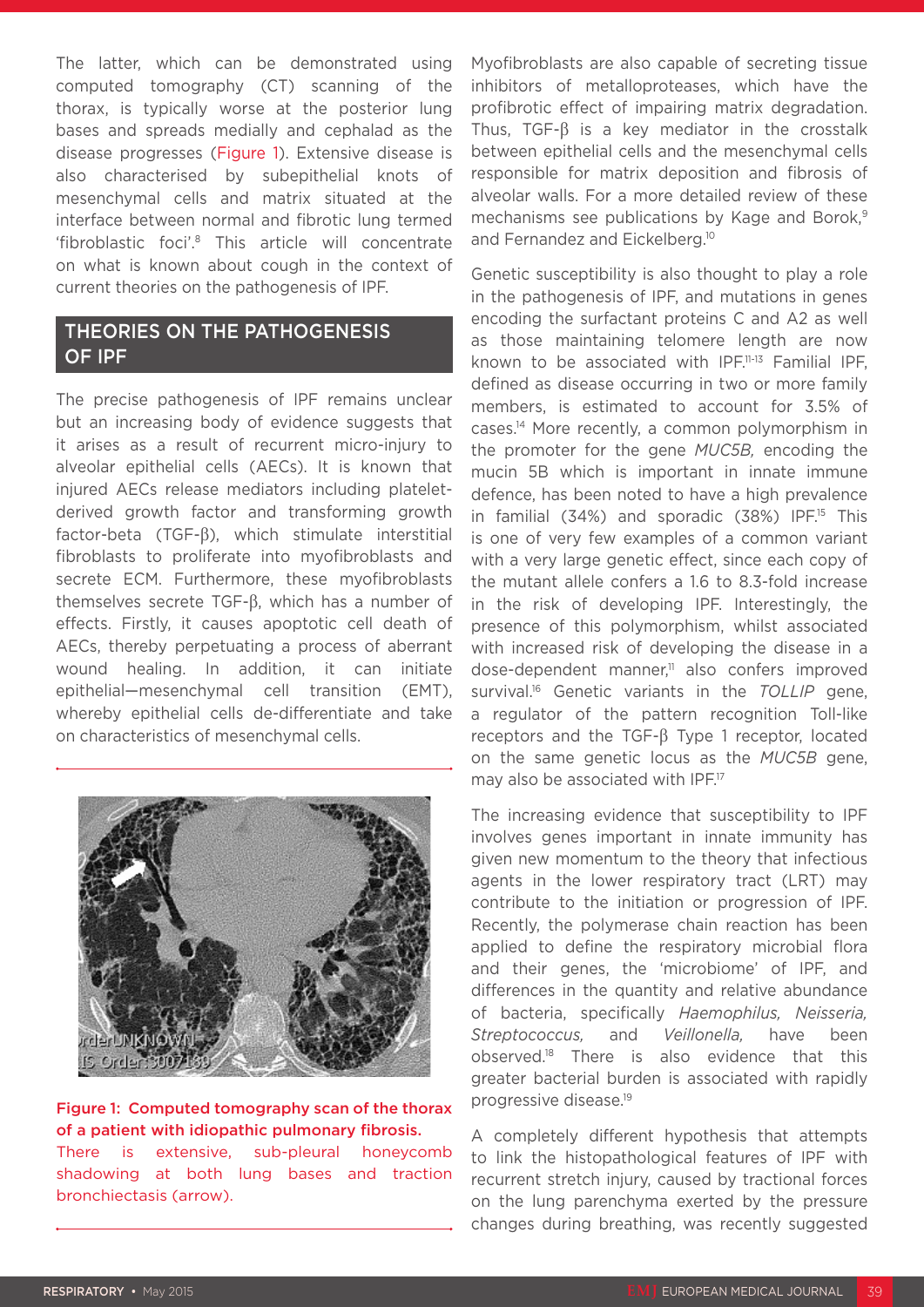by Leslie.<sup>20</sup> It is known that these forces are greatest at the pleural surface of the lung bases where the lung is more susceptible to alveolar collapse, a location where IPF is first evident radiologically and usually most severe (Figure 1). Leslie argues that the combination of mechanical force and alveolar collapse may cause lines of sheer stress, which fracture the epithelial—mesenchymal interface. Such injuries would then lead to fibroblast activation and healing in a 'reticulum of repair', thus explaining why fibroblastic foci are not discrete entities but part of a three-dimensional meshwork within the peripheral lung.<sup>21</sup> Other factors contributing to such injury might include inherited surfactant deficiencies and an ageing lung modified by environmental agents such as cigarette smoke.

## PATHOPHYSIOLOGY OF COUGH

The cough reflex plays a vital role protecting the respiratory tract from inhaled noxious agents. The sensory fibres forming the afferent limb of this reflex are located in the vagus nerve, which innervates the larynx, trachea, and branching points of proximal airways. The afferent part of the reflex involves rapidly adapting receptors (RARs) and slowly adapting, or unmyelinated, C-fibres. RARs are myelinated Aδ nerve fibres that have their cell bodies in the nodose ganglion and are exquisitely sensitive to changes in pH, osmolality, and mechanical stimulation. However, they lack transient receptor potential vallinoid 1 (TRPV-1) receptors and are thus not chemosensitive.<sup>22</sup> Stimulation of these fibres in anaesthetised animals evokes a violent cough response, illustrating the involitional nature of this primarily protective reflex.23 Unmyelinated C-fibres have their cell bodies in the jugular ganglion and unlike RARs are responsive to chemicals including the TRPV-1 agonists capsaicin and bradykinin. Inhalation of these substances causes an unpleasant, itchy 'urge to cough' experienced in many disease states.

The afferent fibres emerge from the nodose and jugular ganglia to converge on sites in the nucleus

tractus solitarius in the brainstem. From here they connect to neurons in the central respiratory generator, which co-ordinates the efferent motor response in the larynx, diaphragm, and intercostal muscles. However, neurons in the cerebral cortex can also influence cough that can, in part, be voluntarily induced or suppressed. These higher cortical sites can be demonstrated using functional magnetic resonance imaging following inhalation of capsaicin.24 It is increasingly recognised that neuroplasticity, whereby nerves switch phenotype, can occur in a number of pathological processes. Animal models have demonstrated altered tachykinin expression in tracheal Aδ fibres following viral infection,<sup>25</sup> and allergic inflammation can induce a switch with respect to the TRPV-1 receptor.<sup>26</sup> How such neuroplasticity may have relevance to cough in IPF will be discussed in the following section.

## COUGH IN IPF

When asked to describe their cough, patients with IPF report having a 'nagging desire to cough constantly' and 'never being relieved after coughing'.27 A recent study using a validated cough counter showed that patients with IPF cough as frequently as patients with cough hypersensitivity syndrome and significantly more than asthmatics.<sup>28</sup> Interestingly, cough in IPF is more prevalent in never-smokers and patients with advanced disease, and there is evidence that it is an independent predictor of disease progression and may predict time to death or transplantation.<sup>29</sup> The cough of IPF is also known to be associated with a variety of adverse physical and social sequelae, which have a profound and deleterious effect on quality of life.<sup>30</sup> A major obstacle when studying the pathogenesis of cough in IPF is the frequency of confounding comorbidities, which can both independently cause cough and/or have been proposed as potential pathogenic mechanisms that may initiate or lead to the progression of IPF. $31$ These are listed in Table 1 and discussed below.

#### Table 1: Common comorbidities in idiopathic pulmonary fibrosis.

Gastro-oesophageal reflux Sinusitis/upper airway cough syndrome

Angiotensin converting enzyme inhibitor therapy

Obstructive sleep apnoea Emphysema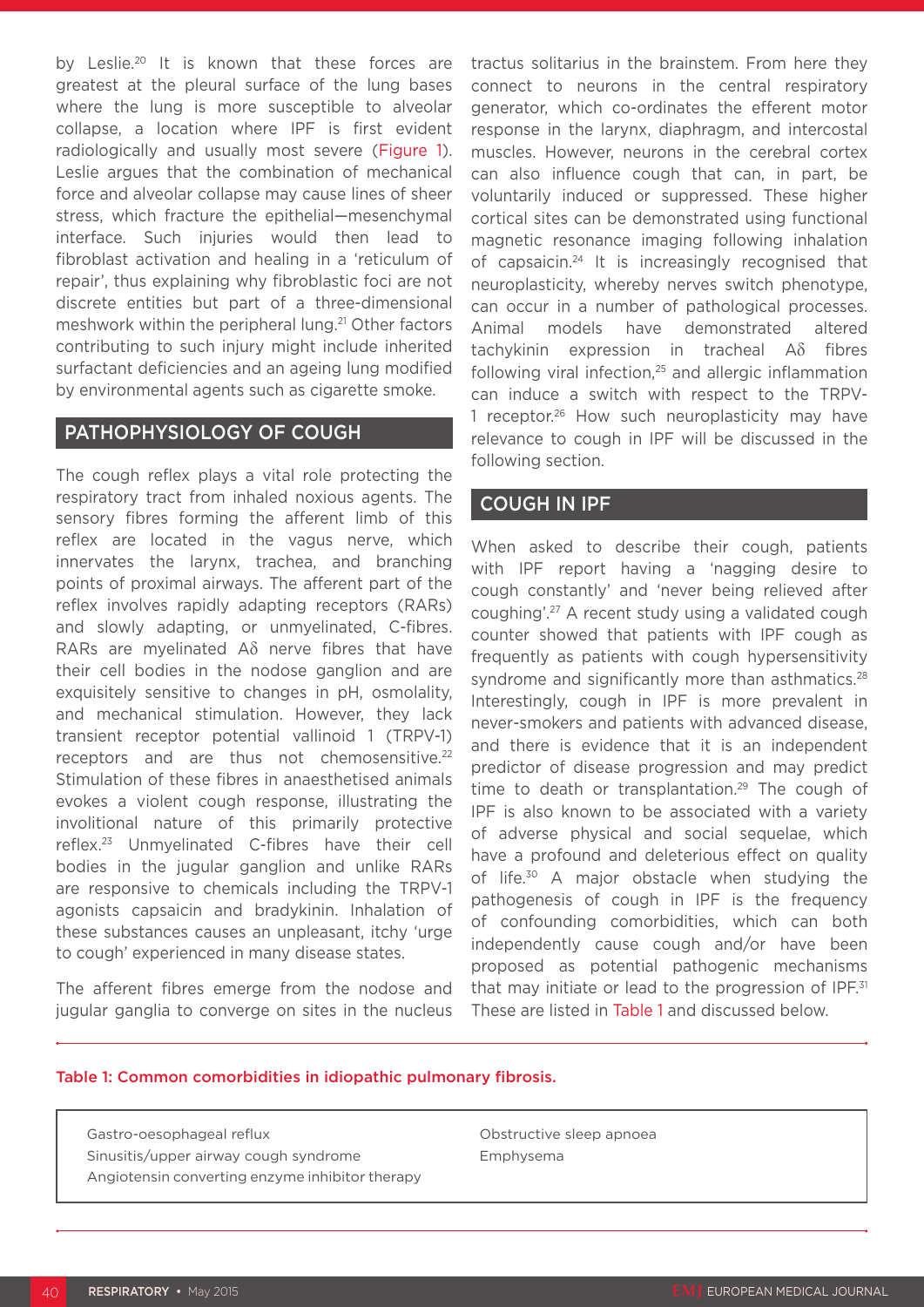### **COMORBIDITIES**

#### Gastro-Oesophageal Reflux Disease

The first objective evidence that gastrooesophageal reflux disease (GORD) is associated with IPF came from a study that used oesophageal pH monitors to demonstrate that acid reflux into the distal oesophagus was greater in patients with IPF than controls.<sup>32</sup> A number of subsequent studies have confirmed this observation and it is now accepted that up to 80% of patients have acid reflux, which may be asymptomatic.<sup>33</sup>

It is increasingly appreciated that gastric refluxate may be gaseous as well as liquid and also contains pepsin, duodenal enzymes, and bile.<sup>34</sup> There is preliminary evidence that exposure of airway epithelium to pepsin can result in EMT as discussed earlier,<sup>35</sup> whilst in the presence of unconjugated bile salts, AECs have been shown to produce TGF-β. 36 A recent study found detectable pepsin in the bronchoalveolar lavage (BAL) fluid of 54 patients with IPF, but there was no difference in the mean BAL pepsin levels between clinically stable patients and those undergoing an acute exacerbation.<sup>37</sup> However, a subgroup undergoing an acute exacerbation had markedly elevated levels of pepsin suggesting that aspiration may be contributory in some cases. It is also noteworthy that in rodent models, chronic aspiration of pHneutralised gastric fluid produced a similar pattern of injury to acidic gastric fluid, whilst aspiration of acidic solution (hydrochloric acid) did not, suggesting that if reflux does play a role, it is not the acidity of the aspirate that is important.<sup>38</sup> This is supported by data from a recent, interventional study in which high-dose acid suppression using proton pump inhibitors (PPIs) reduced acid reflux in IPF patients but paradoxically increased non-acid reflux and had no impact on cough counts.<sup>39</sup>

#### Obstructive Sleep Apnoea

A number of recent observations have suggested that IPF may be associated with sleep-disordered breathing. A single-centre study of 50 patients with IPF who had a high mean body mass index of 32.3 found that 68% had moderate or severe obstructive sleep apnoea (OSA).40 A further study observed that one-third of patients with OSA reported symptoms of chronic cough.41 Interestingly, GORD is common in OSA and proportional to its severity.42 There is also strong epidemiological evidence linking these two

conditions.43 It is therefore possible that IPF, GORD, and OSA are associated in what has been termed a 'vicious triad' provoking cough.5

However, not all evidence supports this notion. A single-centre study of 54 patients with fibrosing interstitial lung disease, many of whom had IPF, used polysomnography and oesophageal probes to demonstrate that reflux was no more prevalent or severe in subjects with OSA when compared with subjects without OSA.<sup>44</sup> Thus, current evidence suggests that confounding comorbidities alone are insufficient to explain cough in all patients with IPF and other possible mechanisms should be considered.

#### INCREASED COUGH SENSITIVITY IN IPF

It is known that patients with IPF have enhanced cough reflex sensitivity to inhaled capsaicin and that induced sputum from patients with IPF contains higher levels of the neurotrophins nerve growth factor and brain-derived neurotrophic factor (BDNF) than controls.<sup>45,46</sup> Furthermore, immunohistochemical studies have demonstrated that bronchial epithelial cells, subepithelial mesenchymal cells, and alveolar macrophages in normal human lung stain for neurotrophins and their receptors. In IIPs, this expression is enhanced particularly in IPF (Figure 2), where fibroblastic foci express high levels of BDNF and its receptor.<sup>47-49</sup>



Figure 2: Alveolar macrophages in a lung biopsy from a patient with idiopathic pulmonary fibrosis show strong immunostain for nerve growth factor.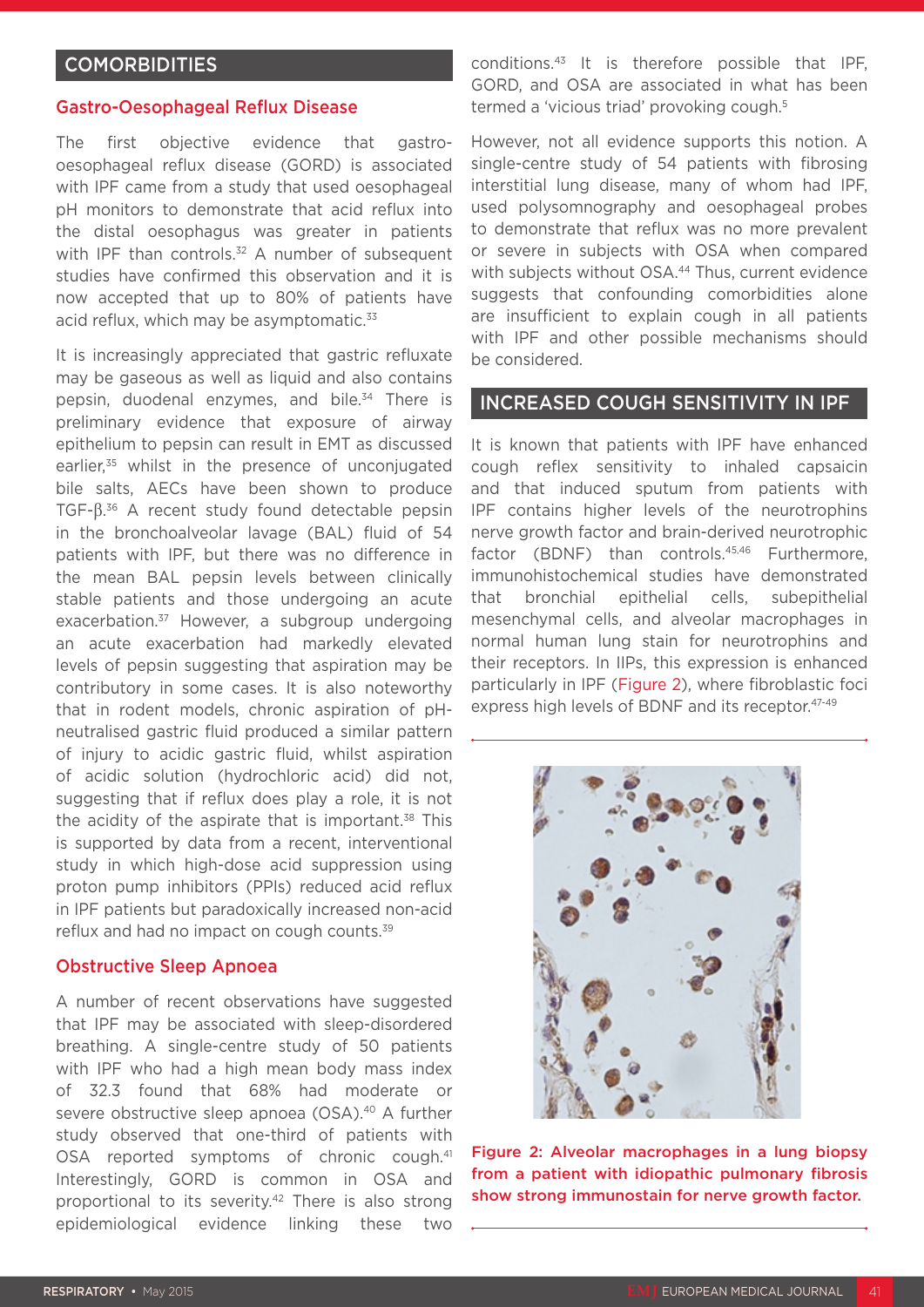It has been proposed that these neurotrophins may induce the previously mentioned neuroplasticity by stimulating proliferation or differentiation of more proximal sensory nerves, resulting in increased cough reflex sensitivity.5 Interestingly, a preliminary study of alveolar macrophages obtained from patients with IPF by BAL showed enhanced expression of messenger RNA for nerve growth factor when cultured *in vitro* with lipopolysaccharide compared with macrophages in culture medium alone (Figure 3).49 These data, taken together with the aforementioned abnormalities in the microbiome of patients with IPF, provide a possible mechanism by which the LRT provides an environment that enhances upregulation of neurotrophins, neuroplasticity, and a lower cough threshold.

# BIOMECHANICAL FACTORS AND COUGH IN IPF

It has long been recognised that histological abnormalities of IPF extend beyond the alveoli to include peribronchiolar fibrosis with resultant distortion of distal airway anatomy.<sup>50</sup> This is evident as traction bronchiectasis, which can be easily demonstrated on CT scanning (Figure 1). Commensurate with this observation and the previously discussed tractional injury hypothesis is the notion that mechanical distortion of the lung in IPF might directly alter sensory innervation either by increasing the number or sensitivity of mechanosensitive RARs, or conceivably, by destruction of nerves that inhibit the cough reflex. A recent study provided evidence to support this hypothesis by demonstrating that mechanical stimulation of the chest wall, particularly over the lung base where fibrosis is extensive, could induce a 'vibration cough' in patients with IPF but little or none in controls.51 If this theory is correct, it would explain why patients with IPF cough when talking, as the enhanced transmission of vibration caused by phonation (as with tactile vocal fremitus) would increase mechanical stimulation of pulmonary sensory receptors. Indeed, vibration produced by the sound of cough might itself perpetuate further cough by a positive feedback mechanism.5



#### Figure 3: Alveolar macrophages from a patient with idiopathic pulmonary fibrosis show a time-dependant upregulation of messenger RNA (mRNA) for nerve growth factor (NGF) after stimulation with lipopolysaccharide (LPS).

\*p<0.001.

*Courtesy of Dr Mat Jones and Jones RM.49*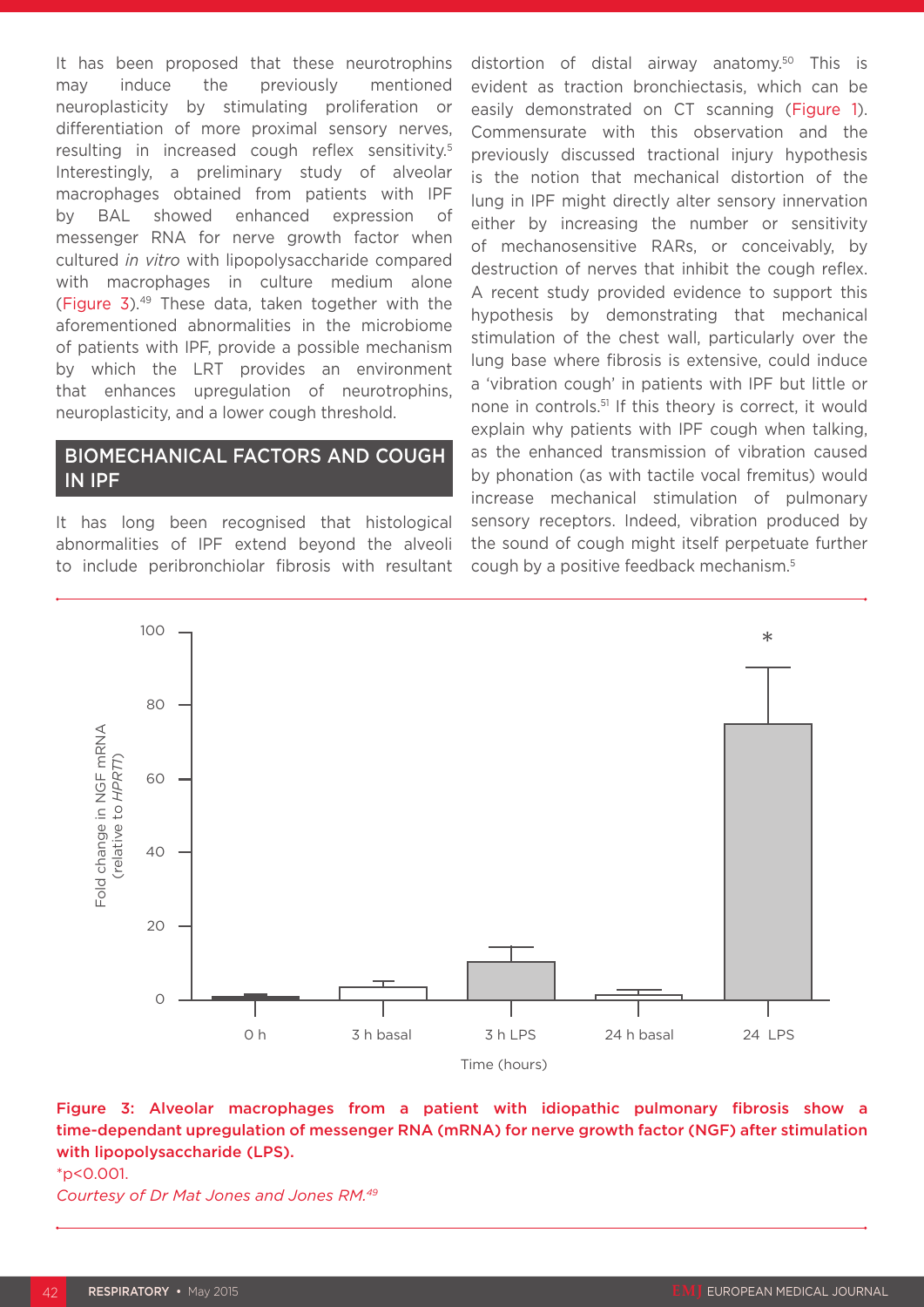# TREATMENT OF COUGH

Treatment of IPF-associated cough is often unrewarding for the patient and clinician.3 With regard to specific antitussive therapy, national guidelines recommend the use of opiate-based pharmacological agents, although these are often of only modest benefit and have unwelcome sideeffects.52 However, in patients with severe fibrosis and distressing cough, morphine can be an important part of palliative care. Clearly, it is important to address any of the possible comorbidities outlined in Table 1 that might be amenable to therapeutic intervention. In particular, if patients have symptoms of GORD, treatment with optimal doses of PPIs should be offered and supplemented if necessary with other antacid therapies and prokinetic agents. Interestingly, retrospective studies have shown prolonged survival in patients given antacid therapy; a recent study that analysed change in forced vital capacity (FVC) in patients assigned to placebo arms of three large randomised controlled trials found that patients taking antacid therapy at baseline had a smaller decrease in FVC at 30 weeks, compared with those not taking antacid therapy.53

It is also important to recognise that cough is a symptom that is notoriously susceptible to improvement with placebo, hence results of inadequately controlled clinical trials should be interpreted with caution.54 A recent 24-week, double-blind, two-treatment, two-period crossover study showed a benefit of thalidomide as determined by visual analogue score, a cough specific questionnaire, and the St George's Respiratory Questionnaire.<sup>55</sup> These results are encouraging and it is interesting to speculate on the possible mechanisms by which thalidomide might exert its action. Whilst it is known that thalidomide has anti-inflammatory and antiangiogenic effects, its side-effects include dizziness, peripheral neuropathy, and anti-cholinergic effects — actions which, taken with its apparent speed of onset, suggest that it could have a direct effect on pulmonary sensory nerves.

Until recently, there was no therapy proven to improve outcome in IPF. However, the anti-fibrotic agent pirfenidone and the tyrosine kinase inhibitor nintedanib have both been recently shown in randomised controlled trials to slow the rate of deterioration in lung function in patients with IPF, particularly those with relatively mild disease.56-58 Whilst none of these studies included cough as an endpoint, one trial employed a simple, fourpoint cough severity score. When all patients were included, pirfenidone had no significant effect on cough. However, whilst post-hoc, subgroup analysis should be interpreted with caution, the authors identified a subgroup of patients whose cough appeared to benefit (i.e. deteriorate less) from high-dose pirfenidone.<sup>59</sup> Interestingly, pirfenidone has been shown to reduce cough in a guinea pig model of cough induced by ovalbumin sensitisation and capsaicin challenge. This effect was associated with a reduction in BAL prostaglandin  $E_{2}$ , leukotriene  $B_{4}$ , and substance P, all molecules thought to enhance cough sensitivity in the airways.<sup>60</sup> Less is known about the effect of nintedanib on cough. However, on comparing cough as a self-reported adverse event in the IMPULSIS trial, there was no statistical difference between those receiving nintedanib and those receiving placebo.

#### **CONCLUSION**

Whilst our understanding of the pathophysiology of IPF has improved greatly in the last decade, the precise mechanisms remain elusive. IPF likely involves a complex interplay between genetic factors, environmental insults, EMT, and crosstalk with mediators such as TGF-β. The contributory weighting of each component may vary with individual patients, but combined, these factors culminate in the distinctive, common pathological changes of usual interstitial pneumonia. Similarly, the distressing cough patients suffer may be a cumulative manifestation of a multitude of disease-related mechanical, biochemical, and neurophysiological changes within the lung, perhaps in some cases exacerbated by associated comorbidities. Recent trials of promising, diseasemodifying drugs are now providing new hope for patients with IPF. Rigorous study of cough in IPF may help achieve more targeted and effective symptomatic therapies and provide further insight into its pathogenesis. Given that cough is such a ubiquitous and disabling symptom in this disease, it is essential that validated, objective measures of cough are included as outcome measures in future clinical trials.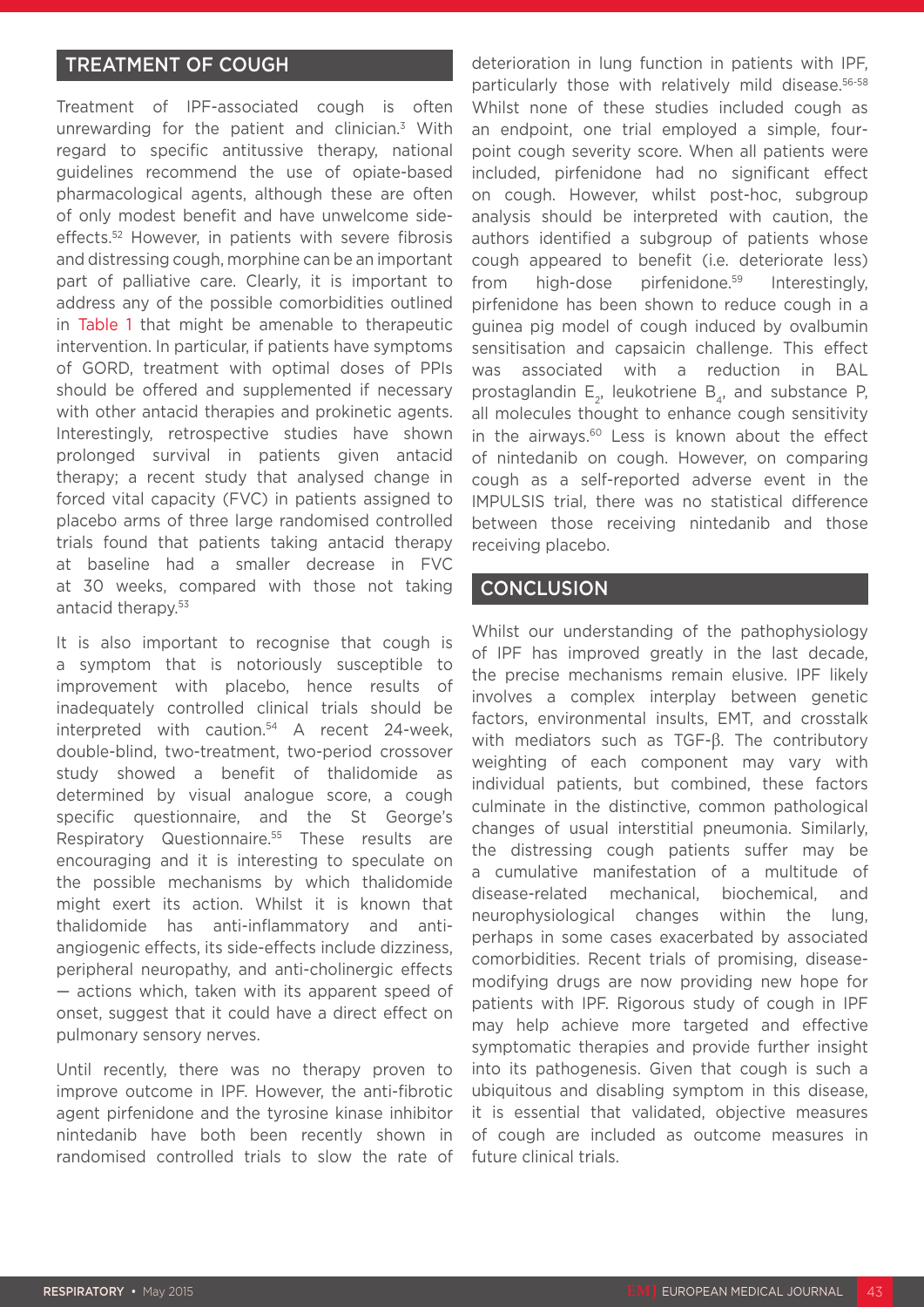#### REFERENCES

1. Gribbin J et al. Incidence and mortality of idiopathic pulmonary fibrosis and sarcoidosis in the UK. Thorax. 2006;61(11):980-5.

2. Navaratnam V et al. The increasing secondary care burden of idiopathic pulmonary fibrosis: hospital admission trends in England from 1998 to 2010. Chest. 2013;143:1078-84.

3. Brown KK. Chronic cough due to chronic interstitial pulmonary diseases: ACCP evidence-based clinical practice guidelines. Chest. 2006;129(1 Suppl): 180S-185S.

4. Bourke S et al. Chronic simple bronchitis in pigeon fanciers. Relationship of cough with expectoration to avian exposure and pigeon breeders' disease. Chest. 1989;95:598-601.

5. Harrison NK. Cough, sarcoidosis and idiopathic pulmonary fibrosis: raw nerves and bad vibrations. Cough. 2013;9(1):9.

6. Fox B et al. Innervation of alveolar walls in the human lung: an electron microscopic study. J Anat. 1980;131(Pt 4):683-92.

7. Hilt B. Non-malignant asbestos diseases in workers in an electrochemical plant. Br J Ind Med. 1987;44:621-6.

8. Visscher DW, Myers JL. Histologic spectrum of idiopathic interstitial pneumonias. Proc Am Thorac Soc. 2006;3(4):322–9.

9. Kage H, Borok Z. EMT and interstitial lung disease: a mysterious relationship. Curr Opin Pulm Med. 2012;18:517-23.

10. Fernandez IE, Eickelberg O. The impact of TGF-β on lung fibrosis: from targeting to biomarkers. Proc Am Thorac Soc. 2012;9(3):111-6.

11. van Moorsel CH et al. Surfactant protein C mutations are the basis of a significant portion of adult familial fibrosis in a Dutch cohort. Am J Respir Crit Care Med. 2010;182(11):1419-25.

12. Wang Y et al. Genetic defects in surfactant protein A2 are associated with pulmonary fibrosis and lung cancer. Am J Hum Genet. 2009;84(1):52–9.

13. Armanios MY et al. Telomerase mutations in families with idiopathic pulmonary fibrosis. N Engl J Med. 2007;356(13):1317–26.

14. Hodgson U et al. Nationwide prevalence of sporadic and familial idiopathic fibrosis: evidence of founder effect among multiplex families in Finland. Thorax. 2002;57(4):338-42.

15. Seibold MA et al. A common MUC5B promoter polymorphism and pulmonary fibrosis. N Engl J Med. 2011;364(16):1503-12.

16. Peljto AL et al. Association between the MUC5B promoter polymorphism and survival in patients with idiopathic pulmonary fibrosis. JAMA. 2013;309 (21):2232-9.

17. Noth I et al. Genetic variants associated with idiopathic pulmonary fibrosis susceptibility and mortality: a genomewide association study. Lancet Respir Med. 2013;1(4):309–17.

18. Molyneaux PL et al. The role of bacteria in the pathogenesis and progression of idiopathic pulmonary fibrosis. Am J Respir Crit Care Med. 2014;190(8):906–13.

19. Han MK et al; COMET Investigators. Lung microbiome and disease progression in idiopathic pulmonary fibrosis: an analysis of the COMET study. Lancet Respir Med. 2014;2(7):548–56.

20. Leslie KO. Idiopathic pulmonary fibrosis may be a disease of recurrent, tractional injury to the periphery of the aging lung: a unifying hypothesis regarding etiology and pathogenesis. Arch Pathol Lab Med. 2012;136(6): 591-600.

21. Cool CD et al. Fibroblast foci are not discrete sites of lung injury or repair: the fibroblast reticulum. Am J Respir Crit Care Med. 2006;174(6):654-8.

22. Kwong K et al. Voltage-gated sodium channels in nociceptive versus non-nociceptive nodose vagal sensory neurons innervating guinea pig lungs. J Physiol. 2008;586(5):1321-36.

23. Canning BJ et al. Identification of the tracheal and laryngeal afferent neurones mediating cough in anaesthetized guineapigs. J Physiol. 2004;557(Pt 2):543-58.

24. Mazzone SB et al. Representation of capsaicin-evoked urge-to-cough in the human brain using functional magnetic resonance imaging. Am J Respir Crit Care Med. 2007;176(4):327–32.

25. Carr MJ et al. Expression of tachykinins in non-nociceptive vagal afferent neurons during respiratory viral infection in guinea pigs. Am J Respir Crit Care Med. 2002;165(8):1071-5.

26. Lieu TM et al. TRPV1 induction in airway vagal low-threshold mechanosensory neurons by allergen challenge and neurotrophic factors. Am J Physiol Lung Cell Mol Physiol. 2012;302(9):L941-8.

27. Swigris JJ et al. Patients perspectives on how idiopathic pulmonary fibrosis affects the quality of their lives. Health Qual Life Outcomes. 2005;3:61.

28. Key AL et al. Objective cough frequency in idiopathic pulmonary fibrosis. Cough. 2010;6:4.

29. Ryerson CJ et al. Cough predicts

prognosis in idiopathic pulmonary fibrosis. Respirology. 2011;16(6):969-75.

30. Bajwah S et al. The palliative care needs for fibrotic interstitial lung disease: a qualitative study of patients, informal caregivers and health professionals. Palliat Med. 2013;27(9):869-76.

31. Irwin RS et al. Chronic persistent cough in the adult: the spectrum and frequency of causes and successful outcome of specific therapy. Am Rev Respir Dis. 1981;123(4 Pt 1):413-7.

32. Tobin RW et al. Increased prevalence of gastroesophageal reflux in patients with idiopathic pulmonary fibrosis. Am J Respir Crit Care Med. 1998;158(6):1804-8.

33. Raghu G et al. High prevalence of abnormal acid gastro-oesophageal reflux in idiopathic pulmonary fibrosis. Eur Respir J. 2006;27(1):136-42.

34. Hope-Gill B et al. Non-acid gastroesophageal reflux in idiopathic pulmonary fibrosis. Am J Respir Crit Care Med. 2012;185:A5171.

35. Ahmad F et al. Pepsin in gastric fluid promotes epithelial mesenchymal transformation: implications for understanding the role of reflux in pulmonary fibrosis. Am J Respir Crit Care Med. 2009;179:A5311.

36. Perng DW et al. Exposure of airway epithelium to bile acids associated with gastroesophageal reflux symptoms: a relation to transforming growth factor-beta 1 production and fibroblast proliferation. Chest. 2007;132(5):1548–56.

37. Lee JS et al. Bronchoalveolar pepsin in acute exacerbation of idiopathic pulmonary fibrosis. Eur Respir J. 2012;39(2):352-8.

38. Downing TE et al. Pulmonary histopathology in an experimental model of chronic aspiration is independent of acidity. Exp Biol Med. 2008;233(10): 1202-12.

39. Kilduff CE et al. Effect of acid suppression therapy on gastroesophageal reflux and cough in idiopathic pulmonary fibrosis: an intervention study. Cough.  $2014:10:4$ 

40. Lancaster LH et al. Obstructive sleep apnea is common in idiopathic pulmonary fibrosis. Chest. 2009;136(3):772-8.

41. Chan KK et al. Chronic cough in patients with sleep disordered breathing. Eur Respir J. 2010;35(2):368-72.

42. Demeter P et al. Correlation between severity of endoscopic findings and apnea-hypopnea index in patients with gastroesophageal reflux disease and obstructive sleep apnea. World J Gastroenterol. 2005;11(6):839–41.